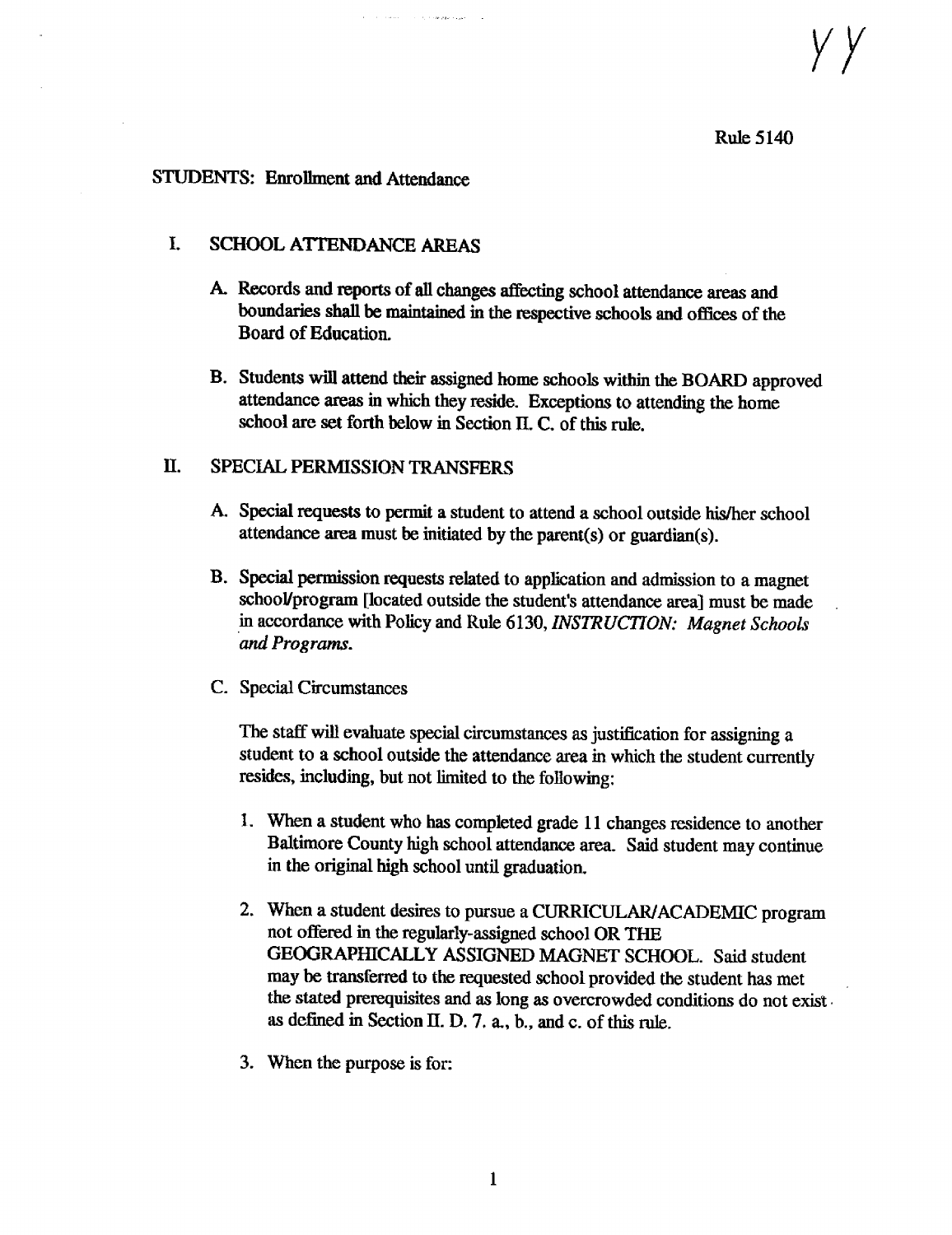- a. Medical reasons. Requests which are based on medical, physical, or mental health reasons must be accompanied by documentation from a physician or mental health provider.
- b. Student adjustment issues which cannot be resolved at the home school placement as evaluated and determined by appropriate school system officials.
- 4. When a student changes residence within Baltimore County during a school year. Said student may remain in the original school until the end of the school year. TO REQUEST CONSIDERATION FOR REMAINING IN THE ORIGINAL SCHOOL FOR A SUBSEQUENT SCHOOL YEAR(S), A NEW APPLICATION FOR SPECIAL TRANSFER MUST BE SUBMITTED AND EVALUATED IN ACCORDANCE WITH THE PROVISIONS OF THIS RULE.
- 5. When <sup>a</sup> student's family plans to move from one Baltimore County school attendance area to another during the school year. Said student may enroll in the school in the attendance area in which he/she is planning to live . Principals may approve this enrollment upon the receipt of appropriate documentation from the parent(s)/guardian(s).
- 6. When unusual arrangements must be made to provide satisfactory supervision for the elementary and middle school student before- and afterschool hours.
- 7. When family conditions necessitate that a student must live in another home within Baltimore County.
- 8. When a student is the child of <sup>a</sup> Baltimore County Public Schools' employee who resides in Baltimore County. For the purposes of this rule, "employee" means "public school employee," "confidential employee," "supervisory employee," and "management employee" as defined by Sections 6-404 and 6-501 of the Education Article of the Annotated Code of Maryland. For the purposes of this rule, "child" includes a natural or foster child or one under the legal guardianship of an employee who is domiciled in Baltimore County. Said student may be granted a transfer to a school outside of his/her attendance area regardless of the school's overcrowded conditions as defined in Section II. D. 7. a., b., and c. ofthis rule and provided the school is within the attendance area of the employee's primary work site or home school (office). A child of an employee whose primary work site or home school (office) is in a magnet school may be granted a transfer to that school in accordance with the provisions of this section if said child qualifies for admission in accordance with Policy and Rule 6130, INSTRUCTION: Magnet Schools and Programs. Upon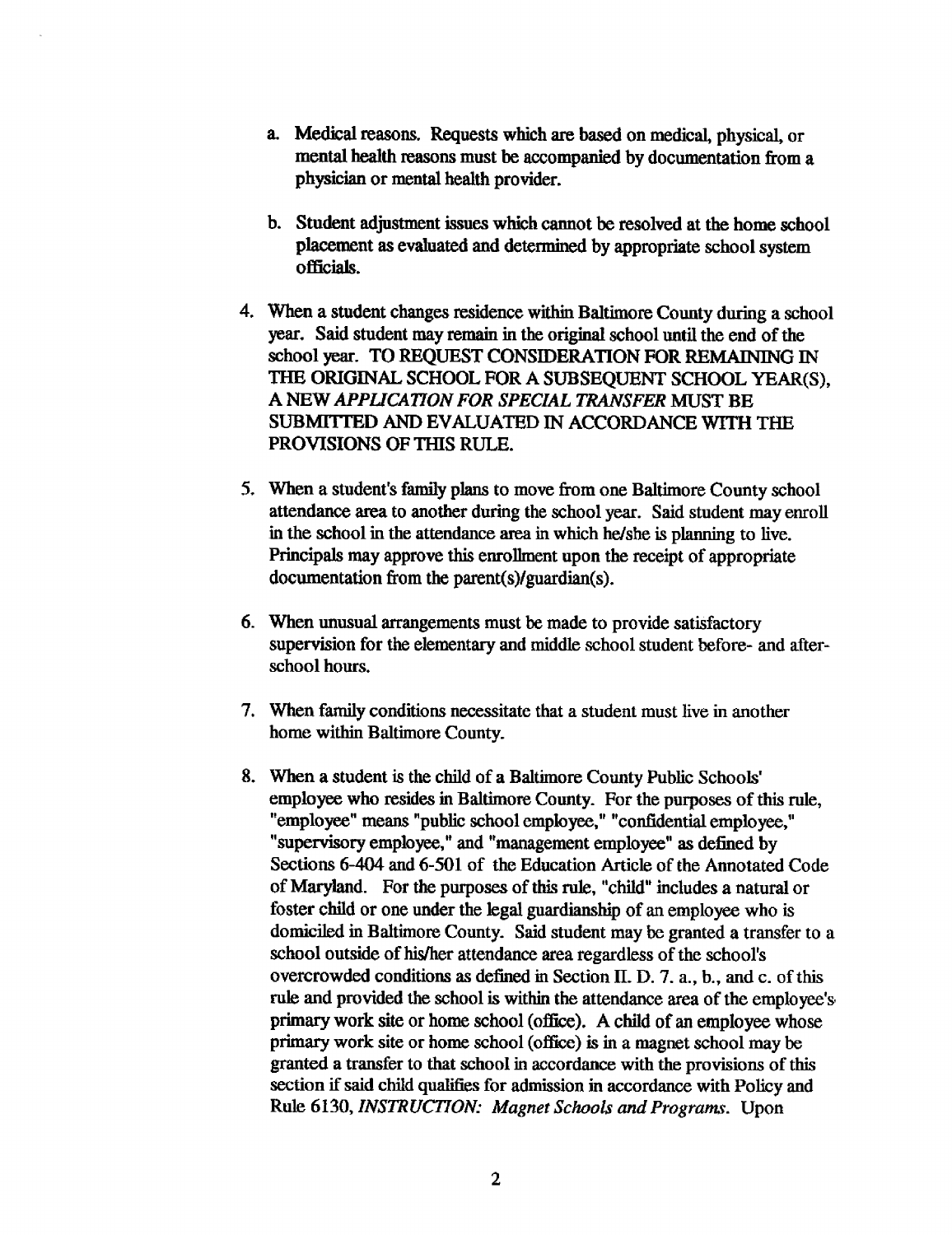qualification, admission is granted for said child without entry into the lottery selection process.

Đ.

- D. Procedures
	- <sup>1</sup> . The parent(s)/guardian(s) must complete and submit as directed the triplicate form, Application for Special Transfer, between April 1 and June 1 for the next school year. The parent(s)/guardian(s) must submit the original white copy of the form to the receiving school principal for his/her approval or denial, submit the pink copy of the form to the home school principal for his/her notification, and retain the yellow copy of the form for his/her record.
		- A. POLICY AND RULE 6130, INSTRUCTION; MAGNET SCHOOLSAND PROGRAMS, REQUIRE AN EARLIER DEADLINE FOR MAGNET APPLICANTS TO SUBMIT THE APPLICATION FOR SPECIAL TRANSFER.
		- B. APPLICANTS MUST SUBMIT THE APPLICATION FOR SPECIAL TRANSFER IN ITS ENTIRETY ACCORDING TO THE GUIDELINES ESTABLISHED BY THE MAGNET APPLICATION PROCESS.
	- 2. Relevant written documentation supporting the transfer must be attached to the application.
	- 3. Transfer requests MUST BE submitted before April <sup>1</sup> and after June <sup>1</sup> [will not be accepted] unless:
		- a. The student is a new resident of Baltimore County
		- b. There is an emergency or event that could not have been foreseen.
		- c. Information relevant to the transfer request was not available between April 1 and June 1.
	- 4. Students must enroll in and attend their home school while a transfer request is being processed.
	- 5. In processing the request, the receiving school principal will:
		- a. Evaluate the request and written documentation to determine compliance with the special circumstances outlined in Section II. C. of this rule and obtain necessary information from school system personnel

3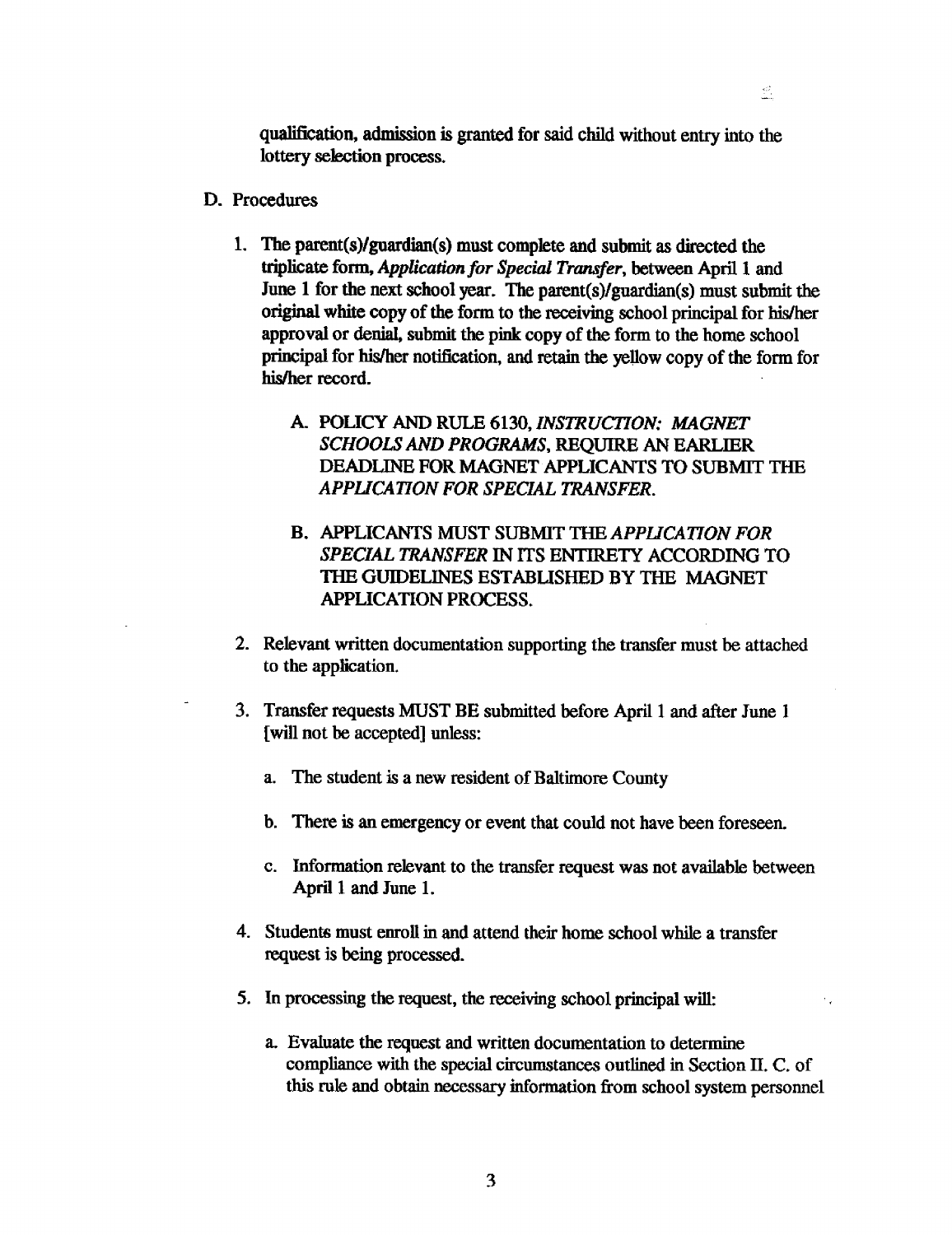pertaining to the request which will assist in the formulation of the decision.

- b. Forward recommendations from medical personnel accordingly:
	- (1) Medical documentation from physicians will be forwarded to the school system's Coordinator in the Office of Health Services for evaluation and consultation with the child's physician. The Coordinator may seek additional consultation with the Director of Child, Adolescent, and Reproductive Health of the Baltimore County Department of Health.
	- (2) Psychological documentation from mental health professionals will be forwarded to the school system's Coordinator in the Office of Psychological Services for evaluation and consultation with the child's mental health provider.
- c. Make every effort to issue a decision to parent(s)/guardian(s) by July <sup>1</sup> EXCEPT WHEN THE REQUEST IS FOR ADMISSION TO KINDERGARTEN. PRINCIPALS WILL MAKE EVERY EFFORT TO ISSUE A DECISION CONCERNING ADMISSION TO KINDERGARTEN BEFORE THE BEGINNING OF THE SCHOOL YEAR. The principal must indicate his/her approval or denial in the appropriate section of the original application (white copy), which will be sent to the parent(s)/guardian(s). A photocopy of the original application will be forwarded to the principal of the home school and a photocopy of the original application must be retained by the receiving school.
- D. VERIFY THAT THE STUDENT EITHER IS DOMICILED IN BALTIMORE COUNTY WITH HIS OR HER PARENT(S)/GUARDIAN(S) OR HAS BEEN APPROVED FOR ENROLLMENT AS ANONRESIDENT STUDENT IN ACCORDANCE WITH POLICY AND RULE 5150, STUDENTS: ENROLLMENT AND ATTENDANCE, RESIDENTS AND NONRESIDENTS. IF THE TRANSFER REQUEST IS APPROVED, THE PARENT(S)/GUARDIAN(S) MUST SUBMIT TO THE RECEIVING SCHOOL DOCUMENTATION OF DOMICILE WITHIN BALTIMORE COUNTY OR APPROVAL FOR ENROLLMENT AS A NONRESIDENT STUDENT.
- 6. The transfer request may be approved or denied after consideration of the reason(s) for the transfer and review of the total number of requested transfers made to the receiving school as of June 1.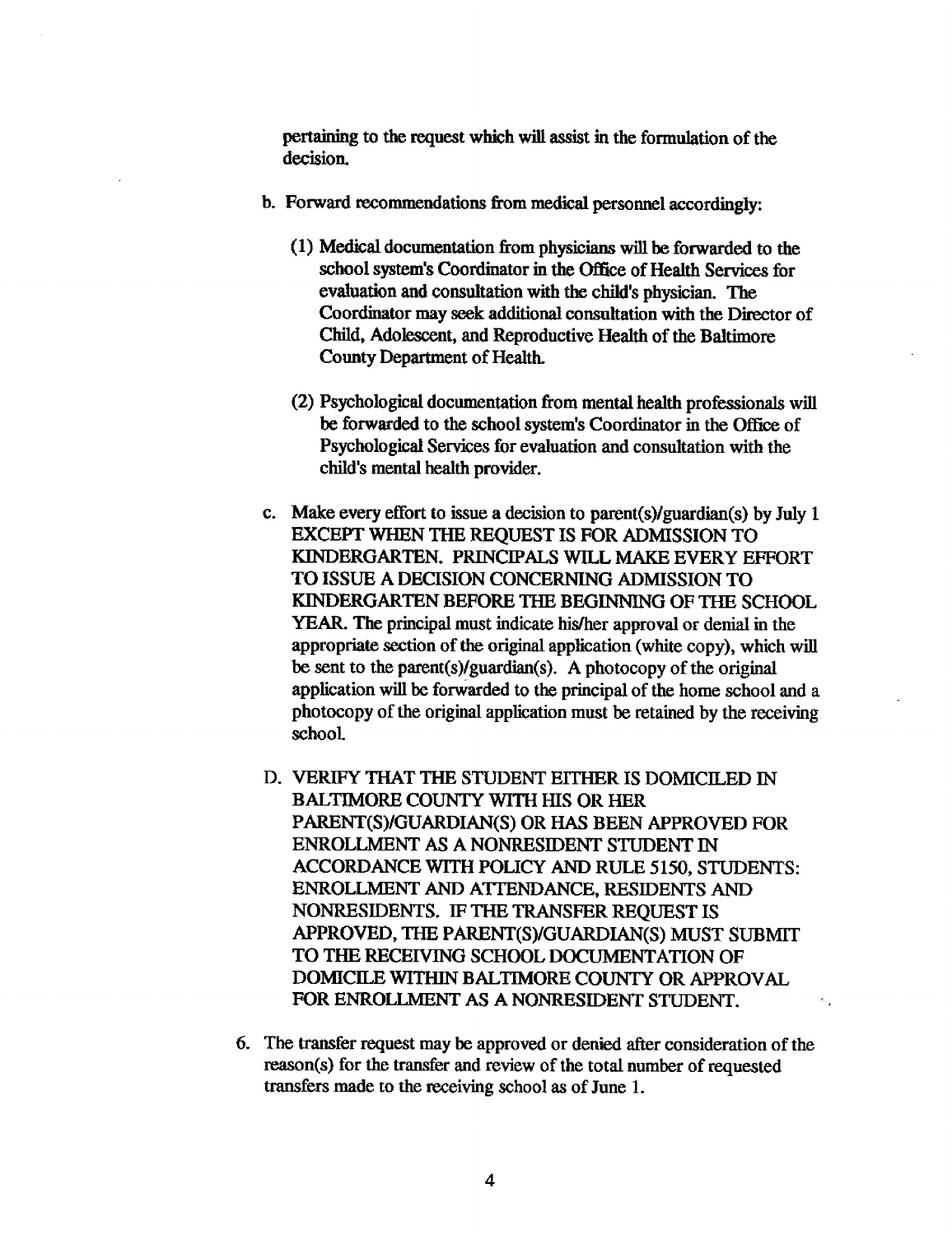- 7. Permission to attend a school outside the attendance area in which the student resides can be denied because of overcrowded conditions, which exist when any or all of the following occur at the receiving school:
	- a. Total student enrollment exceeds state-approved building capacity
	- b. Average class size exceeds Board-approved staffing guidelines
	- c. Enrollment exceeds staffing allocation schoolwide or within specific programs, grade levels, or courses.
- 8. If the transfer request is approved, designated staff from the home school will supply the receiving school with available school records and data; and if necessary, arrange for a conference involving personnel from both schools to assist the student in making a satisfactory adjustment.
- 9. If the transfer is approved, the athletic eligibility set forth in Policy 6145.2, INSTRUCTION: Extra Curricular Activities: Intramural, Informal, and Interscholastic Activities, applies.
- 10. It is understood by both the receiving school principal and the parent(s)/guardian(s) that the newly assigned school becomes the student's home school for the approved school year(s). AN EXCEPTION TO THIS PROVISION IS A STUDENT WHO IS GRANTED A SPECIAL TRANSFER FOR THE PURPOSE OF ENROLLING IN APRE-KINDERGARTEN PROGRAM. SAID STUDENT IS APPROVED FOR THAT SCHOOL YEAR ONLY. PARENT(S)/GUARDIAN(S) MUST REAPPLY FOR TRANSFER FOR AN ADDITIONAL YEAR(S) OR RETURN TO THE HOME SCHOOL FOR THE NEXT SCHOOL YEAR.
- 11 . [Approved transfers will be subject to reapplication and a new evaluation when a student is ready to move from the elementary school to the middle school or from the middle school to the high school. The reapplication will be evaluated consistent with the criteria set forth in this policy and rule.] WHEN THE STUDENT COMPLETES THE TERMINAL GRADE OF A SCHOOL LEVEL, THAT STUDENT SHALL BE REQUIRED TO ATTEND SUBSEQUENT MIDDLE OR HIGH SCHOOLS SERVING HIS/HER RESIDENCE.
	- [a . In unique circumstances, transfers may be granted for one year only.
	- b. Parent(s)/guardian(s) must reapply for transfer for an additional year(s) or return to the home school for the next school year.]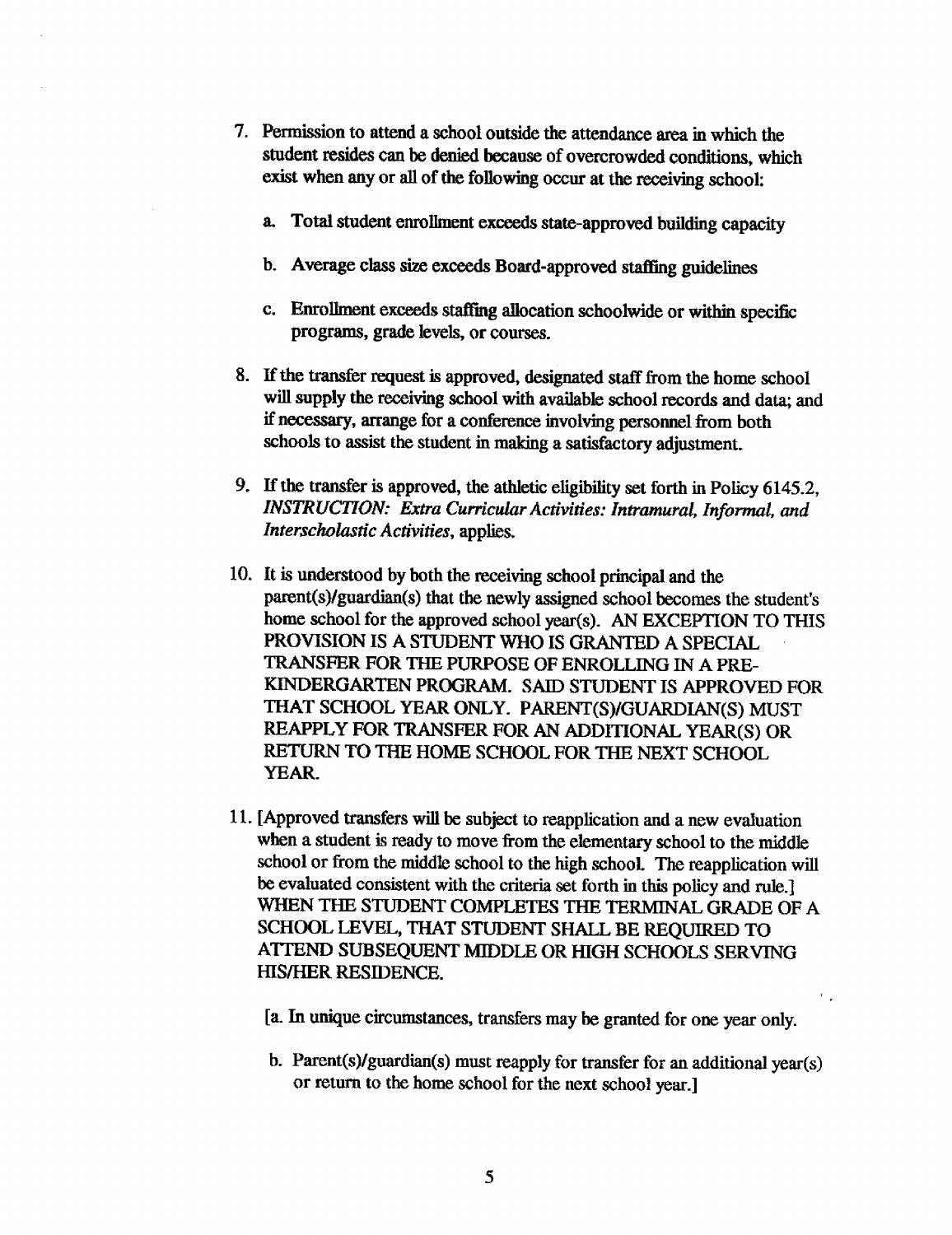12. [When the student completes the terminal grade of <sup>a</sup> school level, that student shall be required to attend subsequent middle or high schools serving his/her residence.] APPROVED TRANSFERS WILL BE SUBJECT TO REAPPLICATION AND A NEW EVALUATION WHEN A STUDENT IS READY TO MOVE FROM THE ELEMENTARY SCHOOL TO THE MIDDLE SCHOOL OR FROM THE MIDDLE SCHOOL TO THE HIGH SCHOOL. THE REAPPLICATION WILL BE EVALUATED CONSISTENT WITH THE CRITERIA SET FORTH IN THIS POLICY AND RULE.

and the second compression and

- 13. Parent(S)/GUARDIAN(S) are responsible for providing transportation to and from the newly assigned school unless the student can be accommodated by the existing bus routes and existing bus stops of that school.
- 14. If the transfer request is denied by the receiving school principal, the parent(s)/guardian(s) may initiate the appeal process as described in Section II. E. of this rule.

### E. Appeals

- <sup>1</sup> . Denials of special permission transfer requests may be appealed by the parent/guardian who initiated the transfer request. The appeal must be made in writing to the [Area Superintendent] EXECUTIVE DIRECTOR OF STUDENT SUPPORT SERVICES within ten (10) calendar days of the date of the principal's denial OR THE POSTMARKED DATE, WHICHEVER IS LATER. The [Area Superintendent] EXECUTIVE DIRECTOR OF STUDENT SUPPORT SERVICES or designee will research and evaluate the appeal based on the information and documentation provided at the time the initial request was made to the receiving school principal. The [Area Superintendent] EXECUTIVE DIRECTOR OF STUDENT SUPPORT SERVICES or designee will also consider additional evidence provided on appeal. The [Area Superintendent] EXECUTIVE DIRECTOR OF STUDENT SUPPORT SERVICES or designee will make every effort to issue a written decision by August 1.
- 2. If the appeal is denied by the [Area Superintendent] EXECUTIVE DIRECTOR OF STUDENT SUPPORT SERVICES or designee, the written decision will inform the parent(s)/guardian(s) of his/her right to appeal, in writing, to the Superintendent within fifteen (15) calendar days of the date of the denial letter OR THE POSTMARKED DATE, WHICHEVERIS LATER.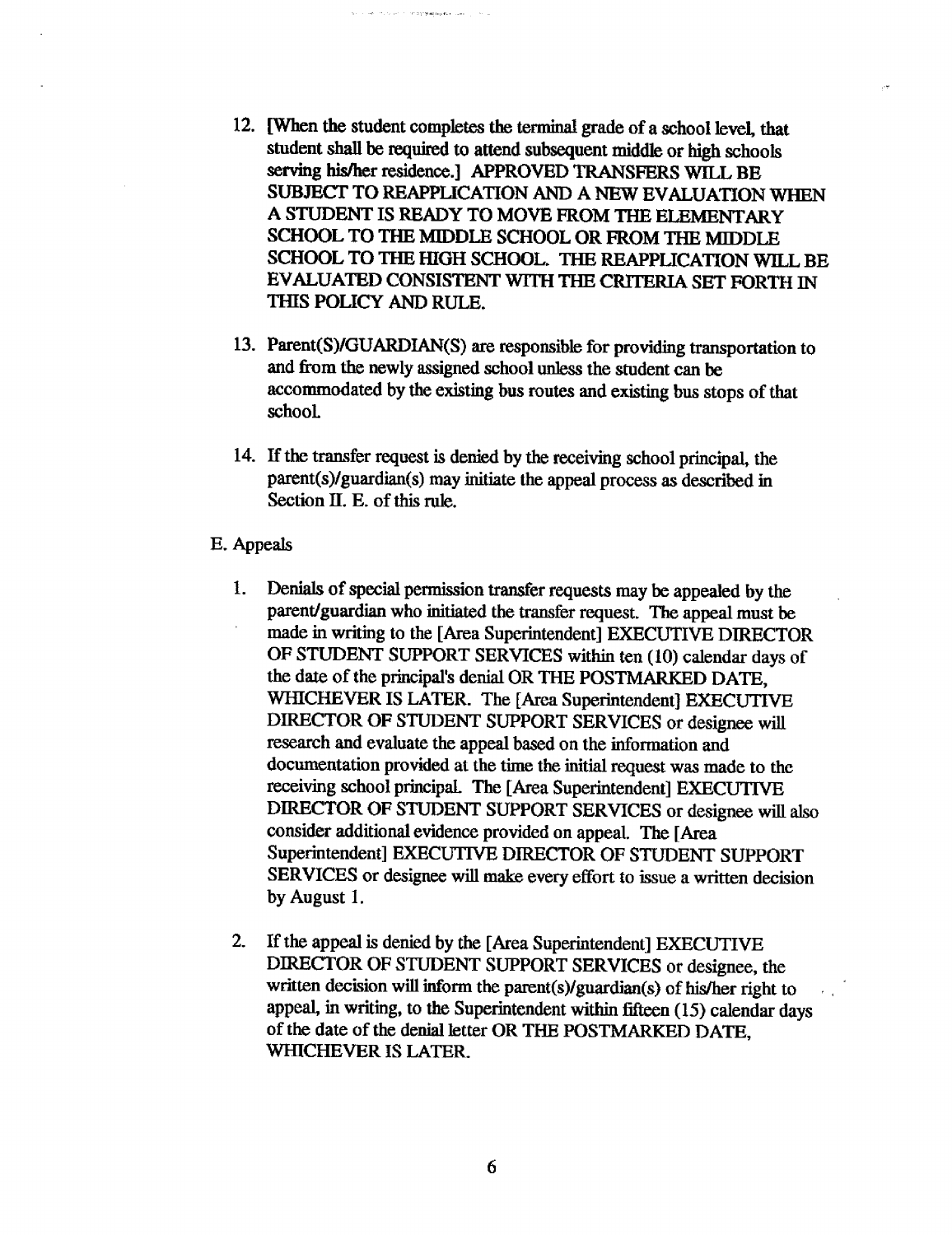- 3. Denials of special permission transfer requests by the [Area Superintendent] EXECUTIVE DIRECTOR OF STUDENT SUPPORT SERVICES or designee must be appealed in writing to the Superintendent within fifteen (15) calendar days of the date of the [Area Superintendent's] EXECUTIVE DIRECTOR OF STUDENT SUPPORT SERVICES' or designee's denial letter OR THE POSTMARKED DATE, WHICHEVER IS LATER. The Superintendent or designee will research and evaluate the appeal based on the information and documentation provided at the time the initial request was made to the receiving school principal. The Superintendent or designee will also consider additional evidence provided on appeal. The Superintendent or designee will make every effort to issue a written decision before the beginning of the school year.
- 4. If the appeal is denied by the Superintendent or designee, the written decision will inform the parent(s)/guardian(s) of his/her right to appeal in writing to the Board of Education within (THIRTY) 30 calendar days of the date of the denial letter in accordance with Section 4-205 of the Education Article of the Annotated Code of Maryland and Board of Education Policy 8339, Internal Board Policies: Operations, Appeal Before Hearing Examiner. AN APPEAL WILL BE CONSIDERED TIMELY FILED, IF, WITHIN THE ALLOTTED TIME PERIOD, IT HAS BEEN DELIVERED TO THE BOARD OF EDUCATION, POSTMARKED, OR DEPOSITED IN THE U.S. MAIL AS REGISTERED OR CERTIFIED MAIL.

Rule approved: 12/13/73 revised:03/13/80 revised : 11/23/93 revised :04111/00

REVISED: 08/14/01 Superintendent of Schools

07/30/01 BOARD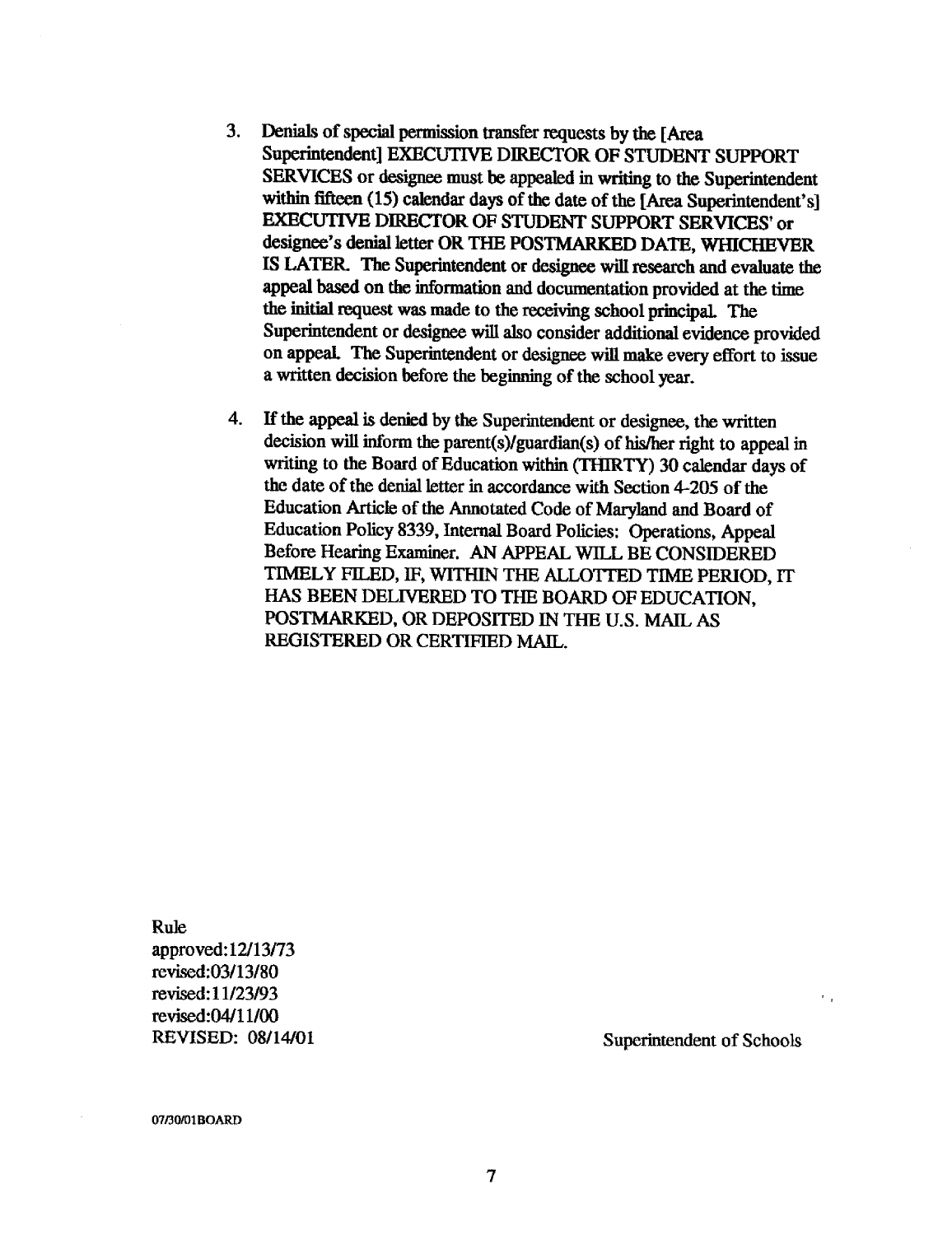### BALTIMORE COUNTY PUBLIC SCHOOLS **Application for Special Transfer**

### INSTRUCTIONS: READ CAREFULLY THE INFORMATION PROVIDED IN THE ATTACHED POLICY/RULE <sup>5140</sup> BEFORE COMPLETING THIS FORM. The parent/guardian of the eligible student is to complete Part L [and] APPLICANTS, EXCEPT FOR MAGNET APPLICANTS, SHOULD submit the white copy OF THIS FORM to the receiving school principal, the yellow copy to the home school principal, and retain the pink copy for his/her file.

\*MAGNET APPLICANTS--SEE BELOW. [Read carefully the information provided in the attached Policy/Rule 5140 before completing this form.]

### PART I: SCHOOL TRANSFER REQUEST

| Name of Parent/Guardian: __Dr. __Mr. __Mrs. __Ms. __Miss ________________________ |  |                  |  |
|-----------------------------------------------------------------------------------|--|------------------|--|
|                                                                                   |  | City/State/ZIP   |  |
| Telephone Number: (Home) (Work) (Work) (Work) (Other)                             |  |                  |  |
|                                                                                   |  | For School Year: |  |
| Reason for Request: (Please be precise; attach sheet if more space is needed.)    |  |                  |  |
| 1. If based upon daycare:                                                         |  |                  |  |
|                                                                                   |  |                  |  |
|                                                                                   |  | Telephone:       |  |
|                                                                                   |  |                  |  |
|                                                                                   |  |                  |  |
|                                                                                   |  |                  |  |

### (REQUESTS WHICH ARE BASED ON MEDICAL, PHYSICAL, ORMENTAL HEALTH REASONS MUST BE ACCOMPANIED BY DOCUMENTATION FROM APHYSICIAN OR MENTAL HEALTH PROVIDER)

EXCEPT FOR MAGNET APPLICANTS, transfer request forms for the next school year must be submitted between April 1 and June 1. [In the absence of an unforeseen event or emergency, late applications will not be processed.]

\*MAGNET APPLICANTS MUST SUBMIT THIS APPLICATION IN ITS ENTIRETY ACCORDING TO THE GUIDELINES ESTABLISHED BY POLICY AND RULE 6130.

I have read the information in Policy and Rule 5140. I understand that, unless otherwise indicated, if the transfer request is approved transportation is not provided by BCPS.

Signature of Parent/Guardian:

Date:

|                                                                                                                                      |                 |                                                 |  | PART II: TRANSFER REVIEW/DECISION (To be completed by Receiving School Principal) |
|--------------------------------------------------------------------------------------------------------------------------------------|-----------------|-------------------------------------------------|--|-----------------------------------------------------------------------------------|
|                                                                                                                                      | <b>Approved</b> | Denied (check all that apply)                   |  | <b>Conditions</b> Overcrowded Conditions                                          |
|                                                                                                                                      |                 |                                                 |  | Reason Inconsistent with Policy and Rule [15]                                     |
|                                                                                                                                      |                 |                                                 |  | Lack of Appropriate Documentation                                                 |
|                                                                                                                                      |                 |                                                 |  | <b>Application Late/No Unforeseen Emergency</b>                                   |
|                                                                                                                                      |                 | <b>Signature of Receiving School Principal:</b> |  | Date:                                                                             |
| (Receiving school principal is to forward this copy of the decision to the parent/guardian; retain a photocopy for school files; and |                 |                                                 |  |                                                                                   |

(Receiving school principal is to forward this copy of the decision to the parent/guardian; retain a photocopy for school files; and send a photocopy to the home school principal.)

APPEALS. Must be made in writing, INCLUDING A COPY OF THIS APPLICATION SIGNED BY THE RECEIVING SCHOOL PRINCIPAL, to the [Area Superintendent] EXECUTIVE DIRECTOR OF STUDENT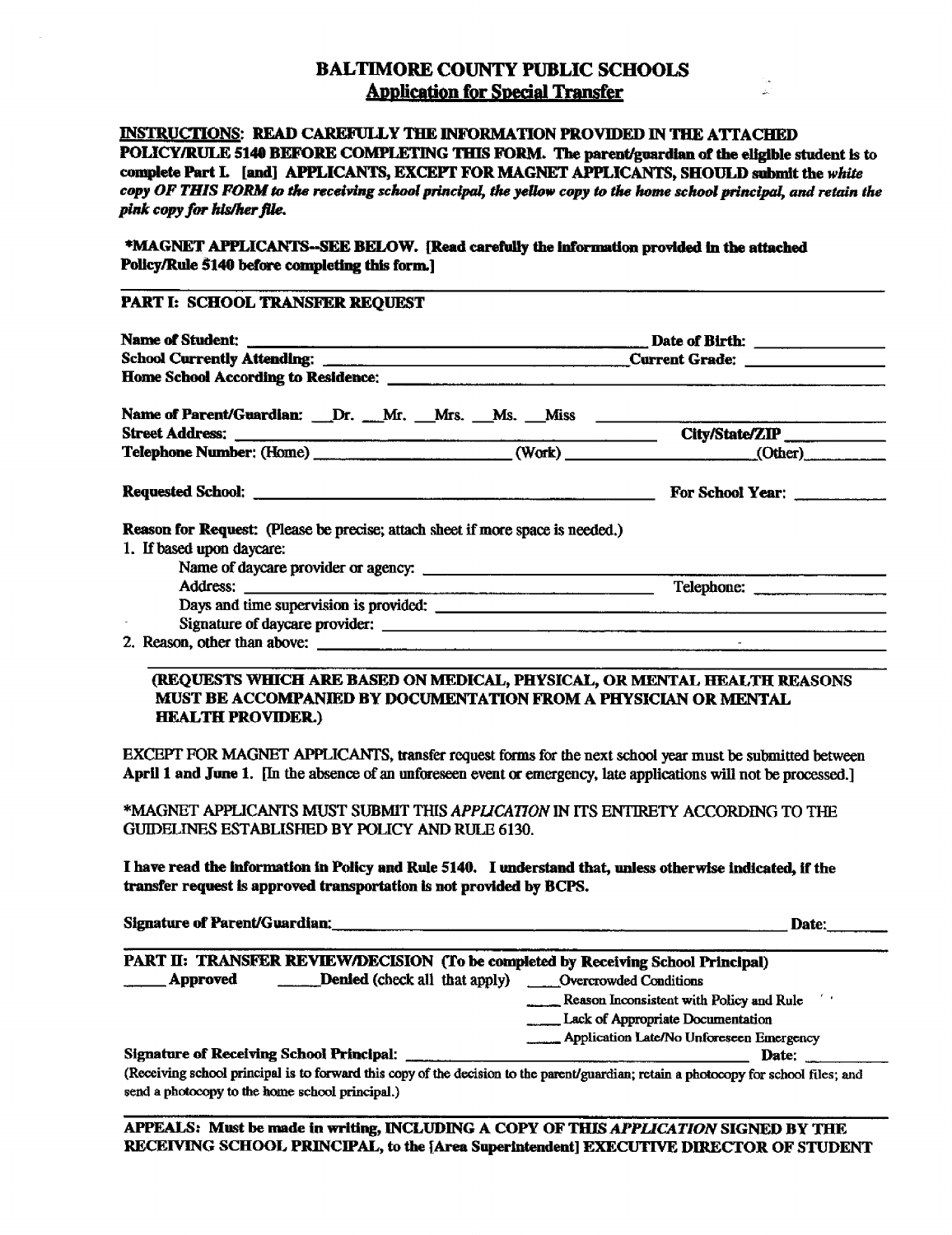## SUPPORT SERVICES, BALTIMORE COUNTY PUBLIC SCHOOLS, <sup>6901</sup> CHARLES STREET, TOWSON, MD 21204, within 10 calendar days of the date of decision.<br>
Northwest Area Office Southwest Area Office

(Northwest Area Office Southwest Area Office Central Area Office<br>3800 Washington Avenue 901 S. Rolling Road 6901 Charles Street 3800 Washington Avenue 901 S. Rolling Road 6901 Charles Street<br>Baltimore, MD 21244 Baltimore, MD 21228 Towson, MD 21204

# Baltimore, MD 21228

**Northeast Area Office** Southeast Area Office<br>
9610 Pulaski Park Drive 7828 St. Patricia Lane 9610 Pulaski Park Drive<br>Baltimore, MD 21220

**Baltimore, MD 21222]** 

BEBCO 84 082 00 Copies: (1) receiving school principal; (2) home school principal; (3) parent/guardian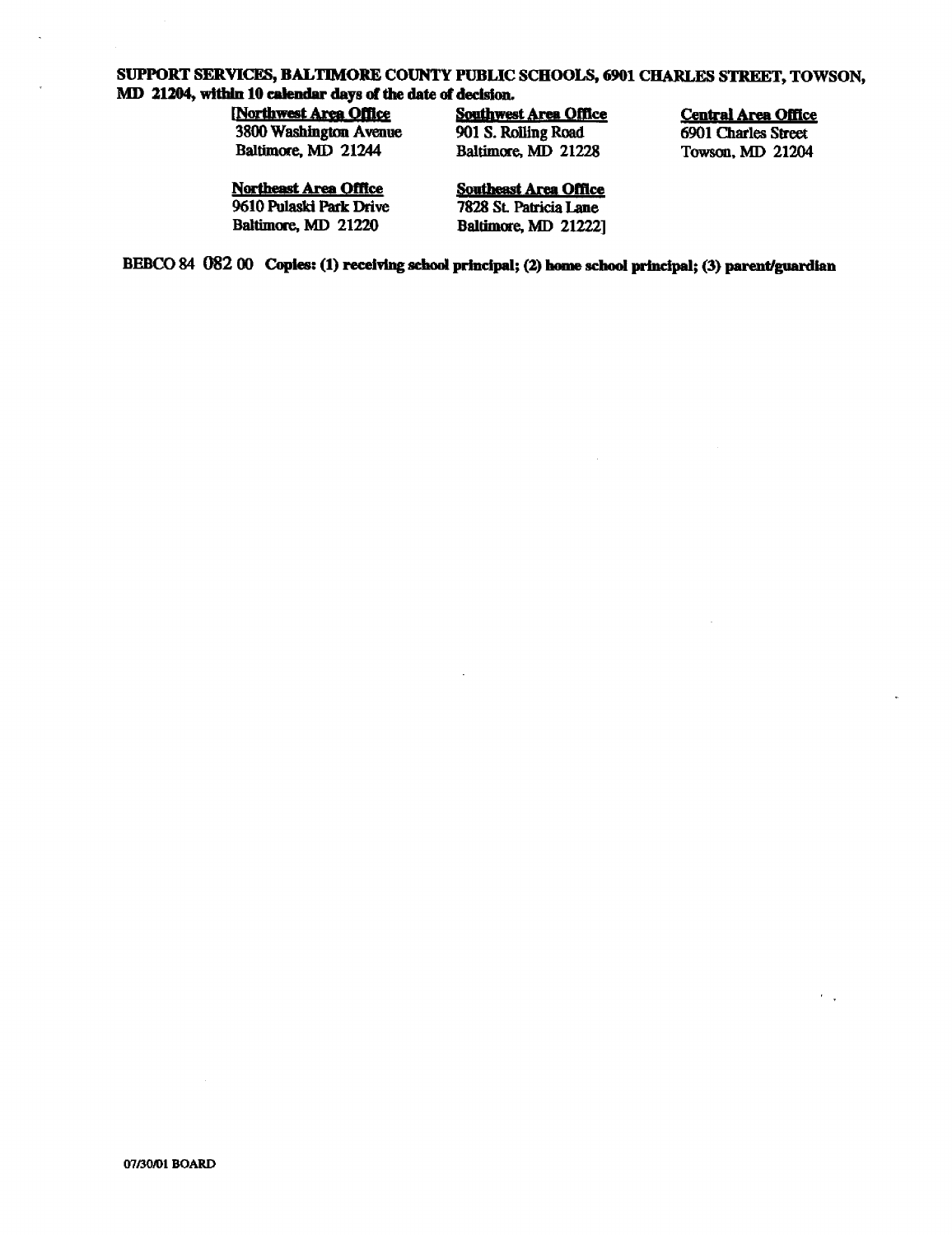### Central Area Educational Advisory Council Minutes May 16, 2001

Call to Order: 7:40 p.m.

Location: Hereford Middle School

Attendance: Ann McNell, Krys Seiler, Lynn Sklar, Bernadette Worthing, Grace McDowell, Kathleen Beadell, Will MacFarland

Welcome: Krys Seiler called the meeting to order and welcomed everyone to the meeting.

Program: Grace McDowell introduced the program and speakers for the evening. Ms. Karen Gieron, Reading Specialist Pleasant Plains Elementary, Dr. Marsha Baumeister, Principal Dumbarton Middle School and Ms. Bonnie Lambert, English Department Chair Dulaney High School discussed reading remediation programs and approaches being used at the elementary, middle and high school levels with notable success. Key points made about the programs in each school include :

- Pleasant Plains Elementary:
	- Reading Rocketeers program focuses on children in first and second grade who are identified at the beginning of the year by the CTBS, classroom performance and Kindergarten experience.
	- An Equity Grant is being used to pay helpers. Loss of the grant would impact the program.
	- Participating students do not have science and social studies, although the concepts are incorporated in the Reading Rocketeers program.
	- Results have been very good.
- Cockeysville Middle School:
	- Students in the program are identified using multiple criteria and elementary school data.
	- Participants do not take a foreign language while in the program.
	- Students are flexibly regrouped each quarter based on need throughout middle school.
	- Overall middle school focus in reading is on how to learn using reading as a tool . Reading specialists help content teachers learn to apply reading skills and strategies in the content areas.
- Dulaney High School:<br>Ninth orade studen
	- Ninth grade students in Dulaney's program are identified using the CTBS and other indicators. These students are assigned to one team of teachers for core subjects and guidance counselors and student support personnel focus support on these students throughout  $9<sup>th</sup>$  grade.
	- All standardized tests require critical reading, and students are engaged in this at all levels across the curriculum.
	- There is ongoing staff development, both formal and informal; to provide tools for teachers to assist students with reading. In addition, the curriculum provides teachers with strategies. Jean Satterfield added that there is a strong push within BCPS to provide teachers with additional reading skills and approaches to ensure that students are learning to read strategically.

### Comments/Concerns from the Public: None

Minutes: Minutes from the April 18, 2001 meeting were approved.

### **Report from Chairman:**

• Krys Seiler told the Council that the Minority Achievement Report and a brief summary of the organizational study, as well as other general correspondence, is available for review.